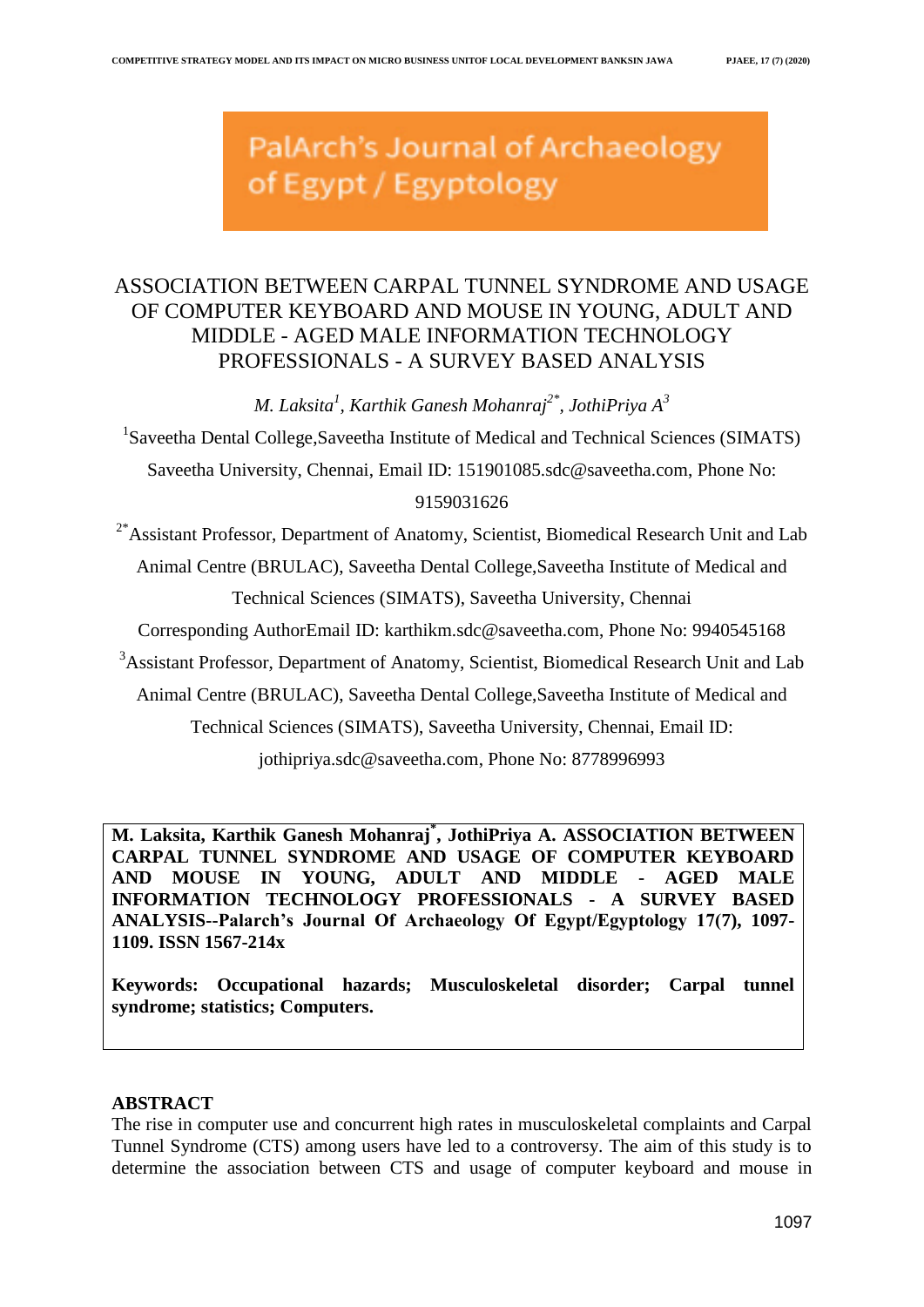young, adult and middle - aged male Information technology professionals. The present study has used statistics to analyse and evaluate a possible relationship between CTS and computer use. 100 general participants were included in this study. A simple random sampling was used for analysis and the statistics were analysed using "student"s unpaired T-test". The results were assessed using SPSS software. The results are represented in pie charts. The participants were within the age group of 18 - 65 years. Most of them were IT professionals and most of the participants had some amount of knowledge about carpal tunnel syndrome and its causes and effects. The study shows that computer use does not pose a severe occupational hazard for developing symptoms of carpal tunnel syndrome. There is evidence to suggest that occupational factors play a role in CTS.

#### **INTRODUCTION**

Carpal Tunnel Syndrome (CTS) is a disorder or it can also be defined as the compression neuropathy of the median nerve that passes through the carpal tunnel. It is regarded as the most frequent entrapment neuropathy of the upper limb [\(Atroshi](https://paperpile.com/c/QrA7He/Hwfam)*[et al.](https://paperpile.com/c/QrA7He/Hwfam)*[, 2007\).](https://paperpile.com/c/QrA7He/Hwfam) CTS is generally believed that it is caused due to the increased pressure on the carpel tunnel. Additionally, CTS is one of the musculoskeletal disorders that is often described as the occupational hazards including occupations involving computer use [\(Shiri and Falah-Hassani,](https://paperpile.com/c/QrA7He/jeKU9)  [2015\).](https://paperpile.com/c/QrA7He/jeKU9) There is evidence of industrial repetitive and forceful work which is a contributing factor in CTS [\(Goonetilleke and Karwowski, 2017\).](https://paperpile.com/c/QrA7He/n4Fk1)Symptoms of the median nerve compression include pain, numbness or tingling which is usually found in the anterior surface of the index finger, middle finger and the radial half of the ring finger. It is often associated with weakness of handgrip which are nocturnal symptoms of hand or arm pain that causes numbness. The other reason is, Postural stress due to poor workstation ergonomics such as inappropriate location of the monitor, keyboard or mouse have been to be associated with musculoskeletal problems such as carpal tunnel syndrom[e\(Levi, 1984\)\(Mediouni](https://paperpile.com/c/QrA7He/qWsc4)*et al.*[, 2014\)\(](https://paperpile.com/c/QrA7He/7qZ8I)Andersen *[et al.](https://paperpile.com/c/QrA7He/EW6Xj)*[,](https://paperpile.com/c/QrA7He/EW6Xj)  [2003\)\(Campbell, Terry Canale and B](https://paperpile.com/c/QrA7He/EW6Xj)eat[y, 2008\)\(](https://paperpile.com/c/QrA7He/AQIGF)Seppa[n](https://paperpile.com/c/QrA7He/6IkaK)*[et al.](https://paperpile.com/c/QrA7He/6IkaK)*[, 2018\).](https://paperpile.com/c/QrA7He/6IkaK)

The reported prevalence of CTS among the general population ranges from 0.7% to 9.2% among women and 0.4% to 2.1% among men [\(Krishna, Nivesh](https://paperpile.com/c/QrA7He/MhMqv)  [Krishna and YuvarajBabu, 2016\)\(Nandhini](https://paperpile.com/c/QrA7He/MhMqv)*et al.*[, 2018\).](https://paperpile.com/c/QrA7He/Y0OBL) The growing use of computers results in concurrent increase of musculoskeletal complaints among users which is a long running controversy that makes exposure to computers causes development of CTS [\(\(Wright, 2008\)\(Thejeswar and Thenmozhi,](https://paperpile.com/c/QrA7He/MJLM3)  2015[\)\(Sriram, Thenmozhi and Yuvaraj, 2015\).](https://paperpile.com/c/QrA7He/LjinN) Several reviews had concluded that there is no evidence for such an association [\(Gorsche](https://paperpile.com/c/QrA7He/xLW1G)*[et al.](https://paperpile.com/c/QrA7He/xLW1G)*[, 1999\).](https://paperpile.com/c/QrA7He/xLW1G) Only one study which had used a longitudinal design has found a positive association in between right handed mouse use which shows the symptoms of occurance of CTS [\(Abu-Taleb and El Beshlawy, 2015; Keerthana and](https://paperpile.com/c/QrA7He/QWvOw+LpGZh)  [Thenmozhi, 2016\).](https://paperpile.com/c/QrA7He/QWvOw+LpGZh) The incidence of CTS has been reported to be high among those working with vibrating machinery and among office workers, especially typists and data entry clerks [\(Tucker and Owens, 2016\).](https://paperpile.com/c/QrA7He/qCMqL) It is known that the South Texas veterans health care system in San Antonio, TX, USA has reported that CTS is a common computer related illness in a significant portion of the American population [\(Wahlström and \(Sweden\), 2003\).](https://paperpile.com/c/QrA7He/Az1pj)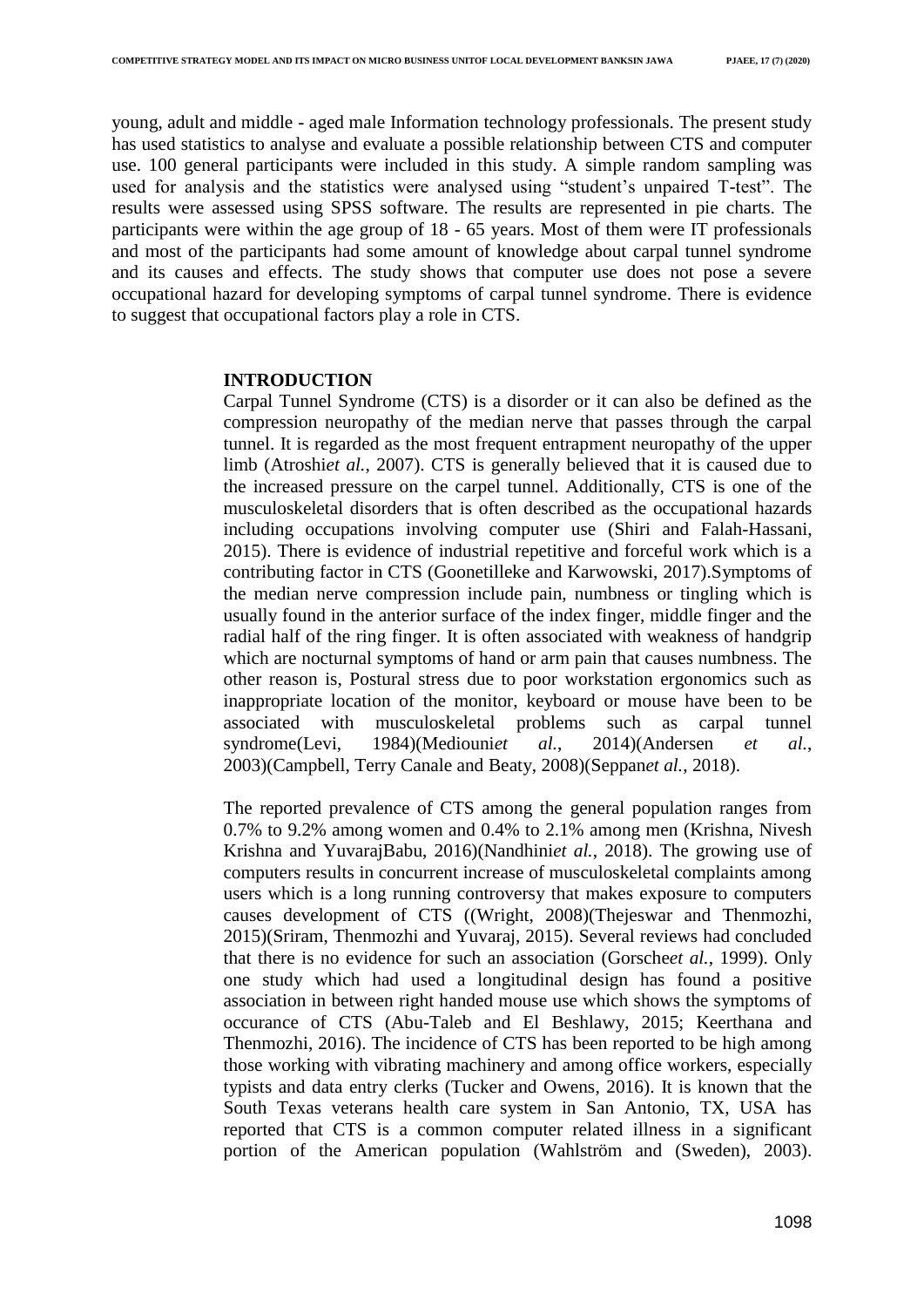Phalen's sign was considered positive if paraesthesia was elucidated in the median nerve distribution [\(Aaras](https://paperpile.com/c/QrA7He/Munft)*[et al.](https://paperpile.com/c/QrA7He/Munft)*[, 1997\).](https://paperpile.com/c/QrA7He/Munft)

Since, in the field of modern IT and academic sectors, the usage of computers for a long time leads to the compression of the median nerve which leads to the occurrence of CTS. Prevalence on the importance of this scenario is much needed for the current world. The aim of our study is to determine the association between CTS and usage of computer keyboard and mouse in young, adult and middle - aged male Information technology professionals.

## **MATERIALS & METHODS**

A cross sectional and a self designed questionnaire was prepared and circulated to 100 participants of Chennai population. The questionnaire was distributed through an online "survey planet" link. Institutional review board approval was obtained. No human and animal ethical approval are needed. Simple random sampling was used. The questionnaire includes the basic demographic datas such as age, gender, etc. The participants involved were within the age group of 18-65 years. The statistics used to analyse the results was "students unpaired T test" using SPSS software. The results obtained were represented as pie charts.

## **RESULTS & DISCUSSION**

The conducted was within the age group of 18-65 years. Figure 1 represents that 52% males and 48% females participated in the conducted survey. Figure 2 represents that, among the participants, 63% were information technology professionals. Figure 3 represents that 39% of the people use computers between 2-8 hours per day, 34% use greater than 8 hours per day and 27% of the participants do not use computers daily. Figure 4 represents that 77% of the participants support that CTS is associated with the use of computers. Figure 5 represents that 63% participants support saying diabetes, rheumatoid arthritis and thyroid imbalance are associated with CTS. Figure 6 represents that, 73% people"s opinion was, CTS is caused due to median nerve damage. Figure 7 represents that tingling/numbness and weakness are the main symptoms of CTS. Figure 8 represents that, improving posture, frequent breaks, keeping hands warm and reducing force will prevent CTS from affecting us, which was supported by 72% of the participants. Figure 9 shows that, 73% participants, saying that heredity, hemodialysis, pregnancy, alcohol and old age are other factors that contribute to the development of CTS. Figure 10 shows that females are more affected due to CTS than males. Figure 11, shows that occupations like medicine, painter, Gardner, musician, cashier and IT professionals will also contribute to CTS which are supported by 77% of participants. Figure 12 represents that obesity is one of the major risk factors that causes CTS, which was supported by 90% participants.

This study has evaluated that potential relationship between computer use and CTS using simple measures of computer use (time spent at the computer and the importance of computer use in the job) and found no association in two seperate prospective cohort studies. Both cohorts included workers from many different industries whose tasks involved other biochemical exposures (i.e., hand force, repetition, vibration) that have previously been associated with CTS [\(Johnson](https://paperpile.com/c/QrA7He/L2aA6) *[et al.](https://paperpile.com/c/QrA7He/L2aA6)*, 2020[\)\(Sekar](https://paperpile.com/c/QrA7He/L2aA6)*[e](https://paperpile.com/c/QrA7He/doLBb)t al.*[, 2019\).](https://paperpile.com/c/QrA7He/doLBb) Within this diverse working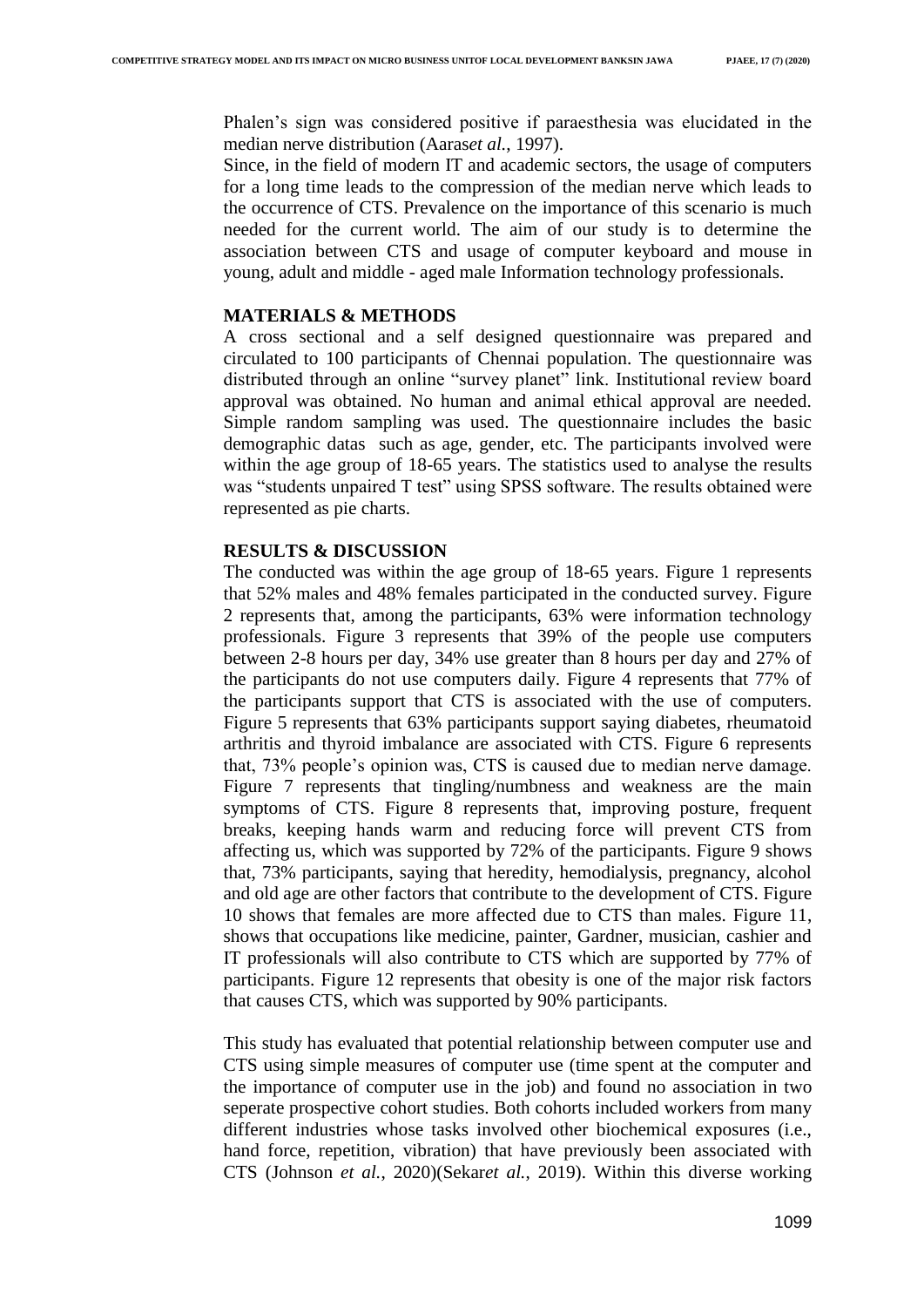population, any association between using a computer and CTS was too small to be detected [\(Pratha, AshwathaPratha and Thenmozhi, 2016\)\(Subashri and](https://paperpile.com/c/QrA7He/o3Prb)  Thenmozhi, 2016). But, some studies has shown prevalence in association between computer usage and CTS [\(Menon and Thenmozhi, 2016\)\(Samuel and](https://paperpile.com/c/QrA7He/lgATn)  Thenmozhi, 2015[\)\(Hafeez and Thenmozhi, 2016\).](https://paperpile.com/c/QrA7He/OvRmY) Very few studies have shown CTS prevalence based on clinical signs and symptoms from the survey done among the general population [\(Choudhari and Thenmozhi, 2016; Kannan](https://paperpile.com/c/QrA7He/wRmpO+7U7Qe)  [and Thenmozhi, 2016\).](https://paperpile.com/c/QrA7He/wRmpO+7U7Qe) Some studies have reported that prevalence of CTS among the general population ranged from 3% to 6% [\(Krom](https://paperpile.com/c/QrA7He/tOUkN)*[et al.](https://paperpile.com/c/QrA7He/tOUkN)*[,](https://paperpile.com/c/QrA7He/tOUkN)  [1992\)\(Papanicolaou, McCabe and Firrell, 2001\).](https://paperpile.com/c/QrA7He/tOUkN) Among the general population, the prevalence of CTS was found higher among females than among males [\(Stanley, 1998\)](https://paperpile.com/c/QrA7He/dV1sE) which is similar to our study. CTS becomes narrower when the hand is kept flexed, and there is malpositioning of the wrist joint when compared to the neutral position [\(Atroshi, 1999\).](https://paperpile.com/c/QrA7He/a2075) Many studies have demonstrated the association of CTS along with obesity [\(Krom](https://paperpile.com/c/QrA7He/39nQf)*[et al.](https://paperpile.com/c/QrA7He/39nQf)*[,](https://paperpile.com/c/QrA7He/39nQf)  [1990\)\(Coggon](https://paperpile.com/c/QrA7He/39nQf) *[e](https://paperpile.com/c/QrA7He/9JPY7)t al.*[, 2013\)](https://paperpile.com/c/QrA7He/9JPY7)[\(Karpitskaya, Novak and Mackinnon,](https://paperpile.com/c/QrA7He/339iY)  [2002\)\(Forstner, Cunha and Hamm, 2018\)c](https://paperpile.com/c/QrA7He/339iY)and short statur[e\(Mattioli](https://paperpile.com/c/QrA7He/Ffhw4) *[et al.](https://paperpile.com/c/QrA7He/Ffhw4)*[,](https://paperpile.com/c/QrA7He/Ffhw4)  [2009\).](https://paperpile.com/c/QrA7He/Ffhw4) Though pregnancy, use of oral contraceptive and menopause are linked with CTS, the epidemiological evidence are contradictory (Cooper and [Palmer, 2010\).](https://paperpile.com/c/QrA7He/nEF4) Our study did not report any significantly higher rate for these variables along with the respondents with CTS, either in the Univariate or multivariate model.

Health care providers need to be aware of this syndrome and it is necessary to identify the risk factors for CTS among computer professionals and explore possible preventive measures. It is also important to study the related risk factors further and to implement suitable ergonomics measures and work regulations to alleviate much suffering and pain among those involved in this ever expanding occupation. Limitation of our study is the possibility of recall bias before the information regarding past computer use, history of major illness, previous use of contraceptives and past smoking was self reported. Because of insufficient quality, bias, lack of consistency and statistical powers, evidence is insufficient to conclude that computer work (mouse and keyboard) causes CTS. There is no proper knowledge among people regarding the causes and treatment of CTS. The study can be taken from the further clinical evaluation.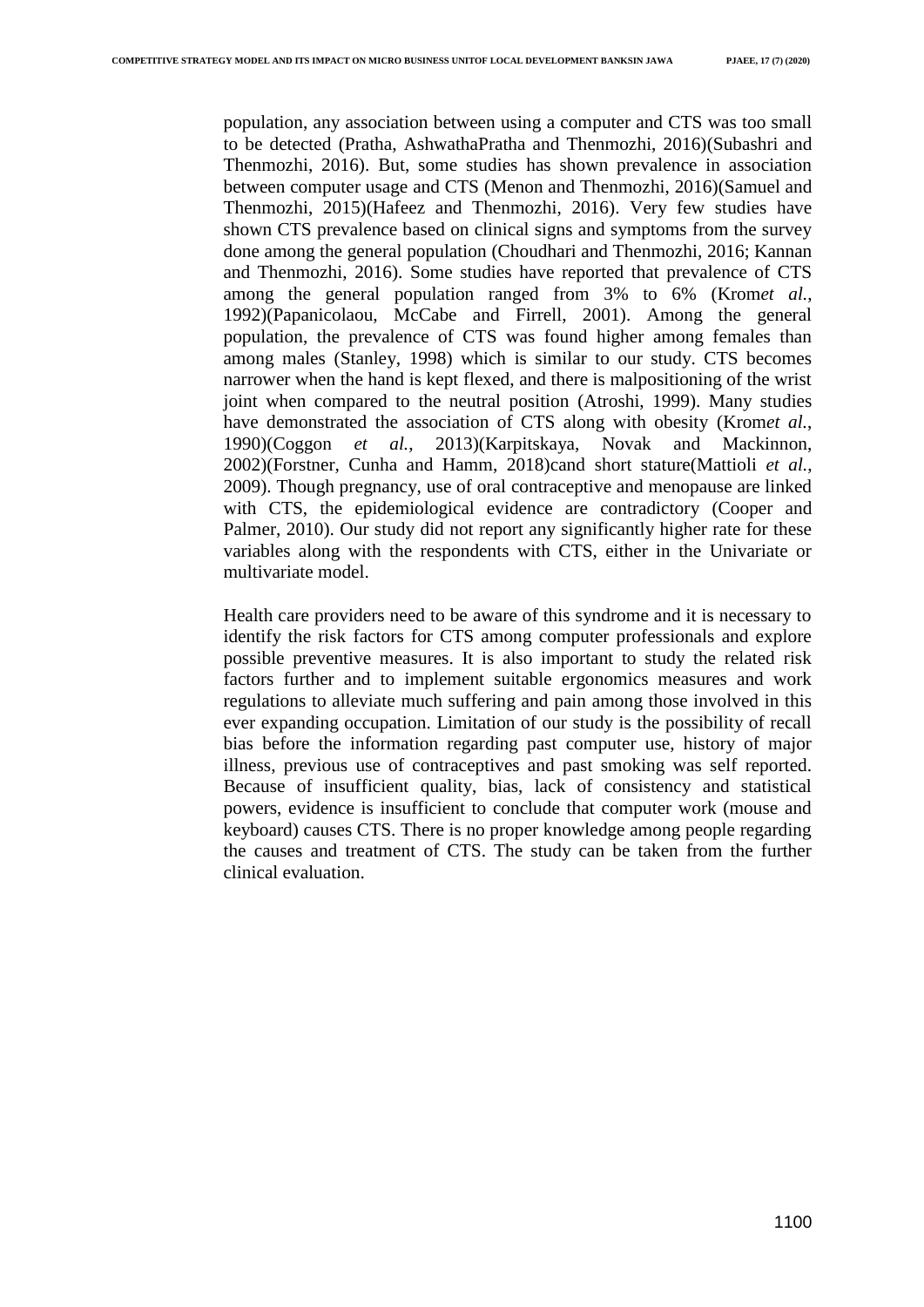

**Figure 1:** Pie chart representing the gender distribution of the population. 52% males and 42% females participated in the study



**Figure 2:** Pie chart representing the participant's occupation. 63% IT professionals, 25% business and 12% others have participated in the study



**Figure 3:** Pie chart representing the time consumption in usage of computers. 39% use computers 2-8 hours in a day, 43% use greater than 8 hours and 27% does not use daily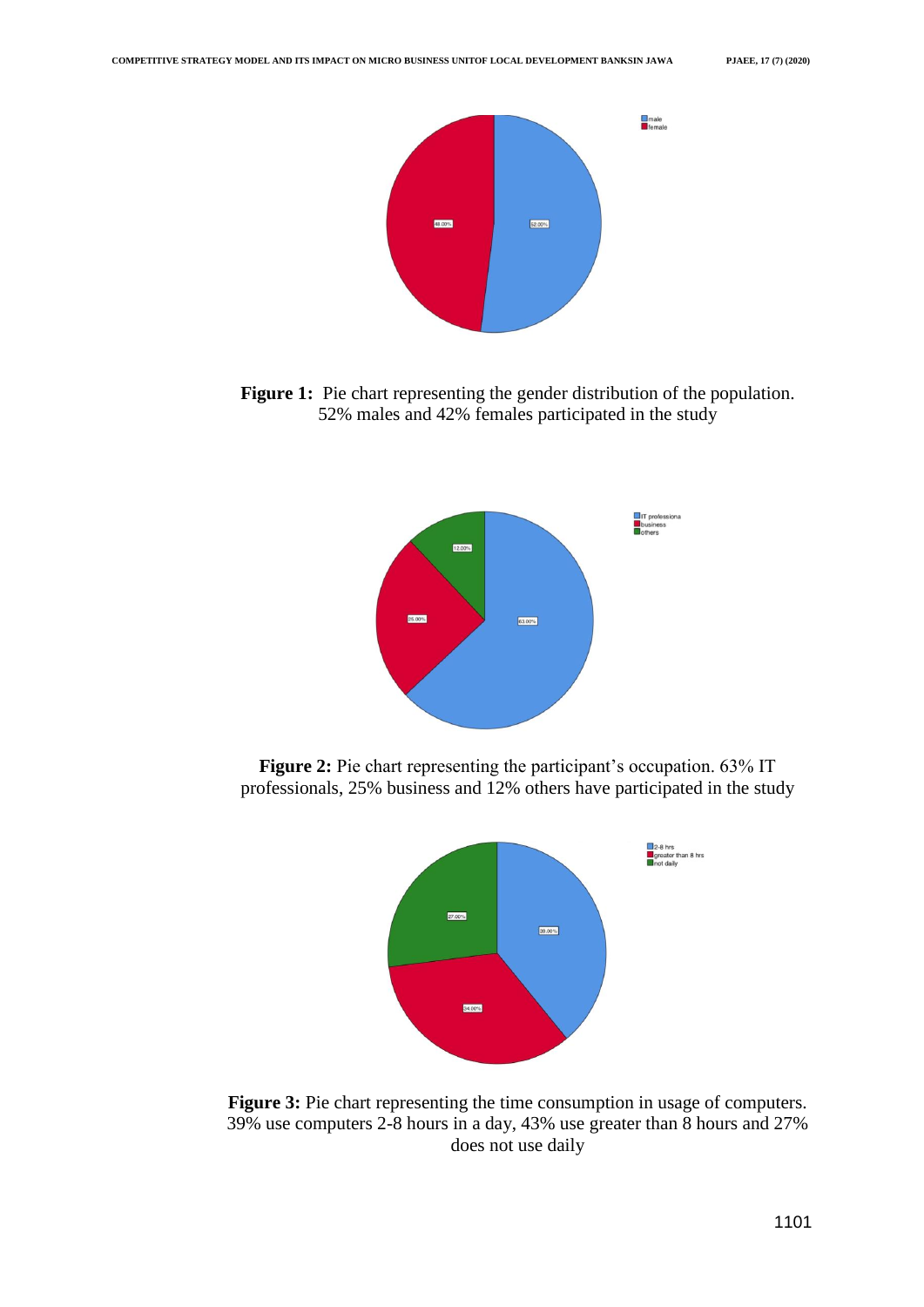

**Figure 4**: Pie chart representing the opinion on association of CTS with the use of computers. 77% agree that CTS is associated with use of computers and 23% disagree that there is association between CTS and use of computers



**Figure 5:** Pie chart representing the knowledge about diseases that are associated with CTS. 63% agree that CTS is associated with diabetes, rheumatoid arthritis and thyroid imbalance



**Figure 6:** Pie chart representing the awareness about occurrence of CTS due to median nerve damage. 73% says CTS is caused due to severe median nerve damage and 27% says CTS is not associated with median nerve damage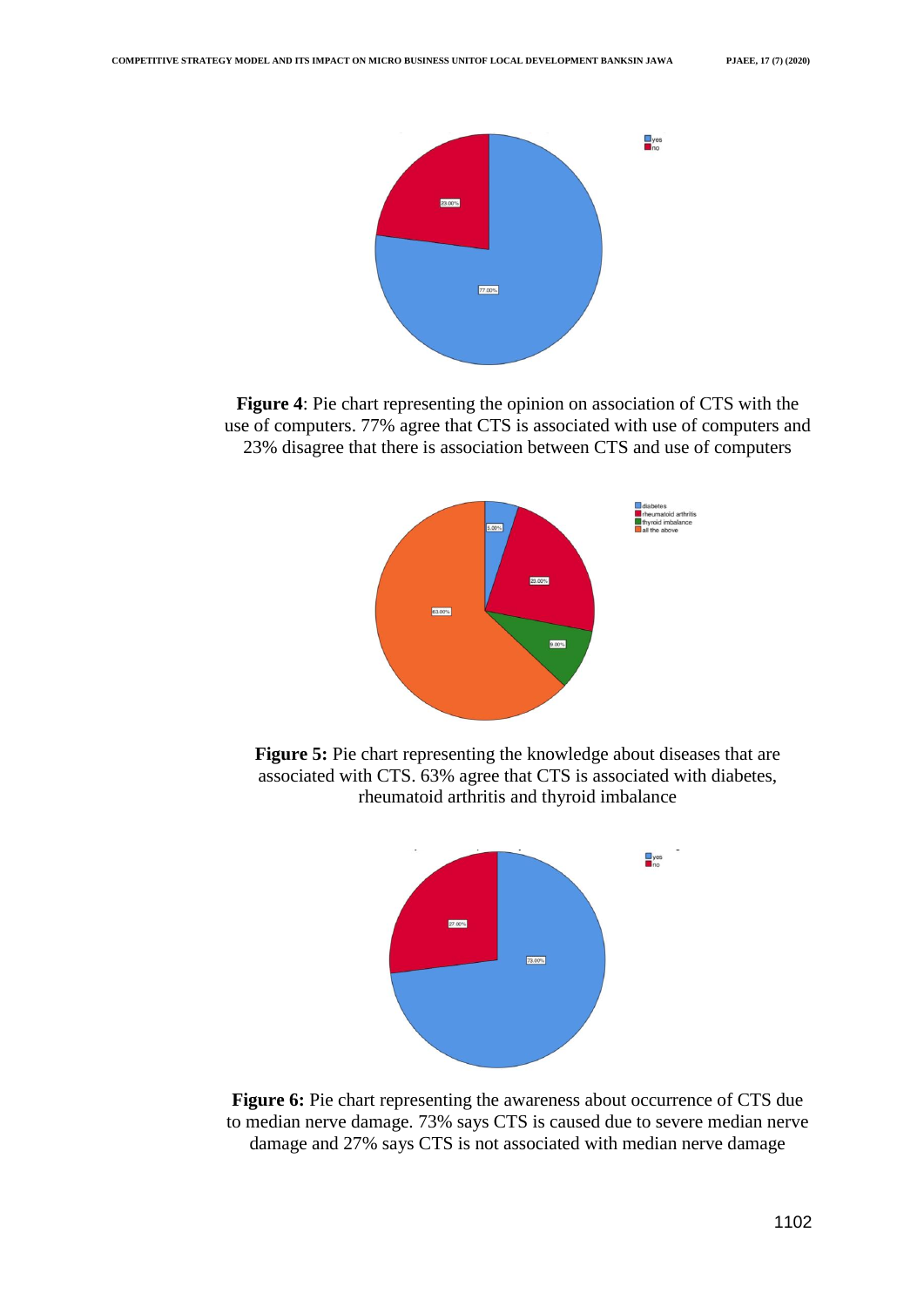

**Figure 7:** Pie chart representing the awareness of symptoms of CTS. 59% of the study population state that both weakness and tingling/numbness are the symptoms of CTS







**Figure 9:** Pie chart representing the awareness of factors that contribute to the development of CTS. 73% of the study population state that heredity, hemodialysis, pregnancy, alcohol and old age are the factors that contributes to the development of CTS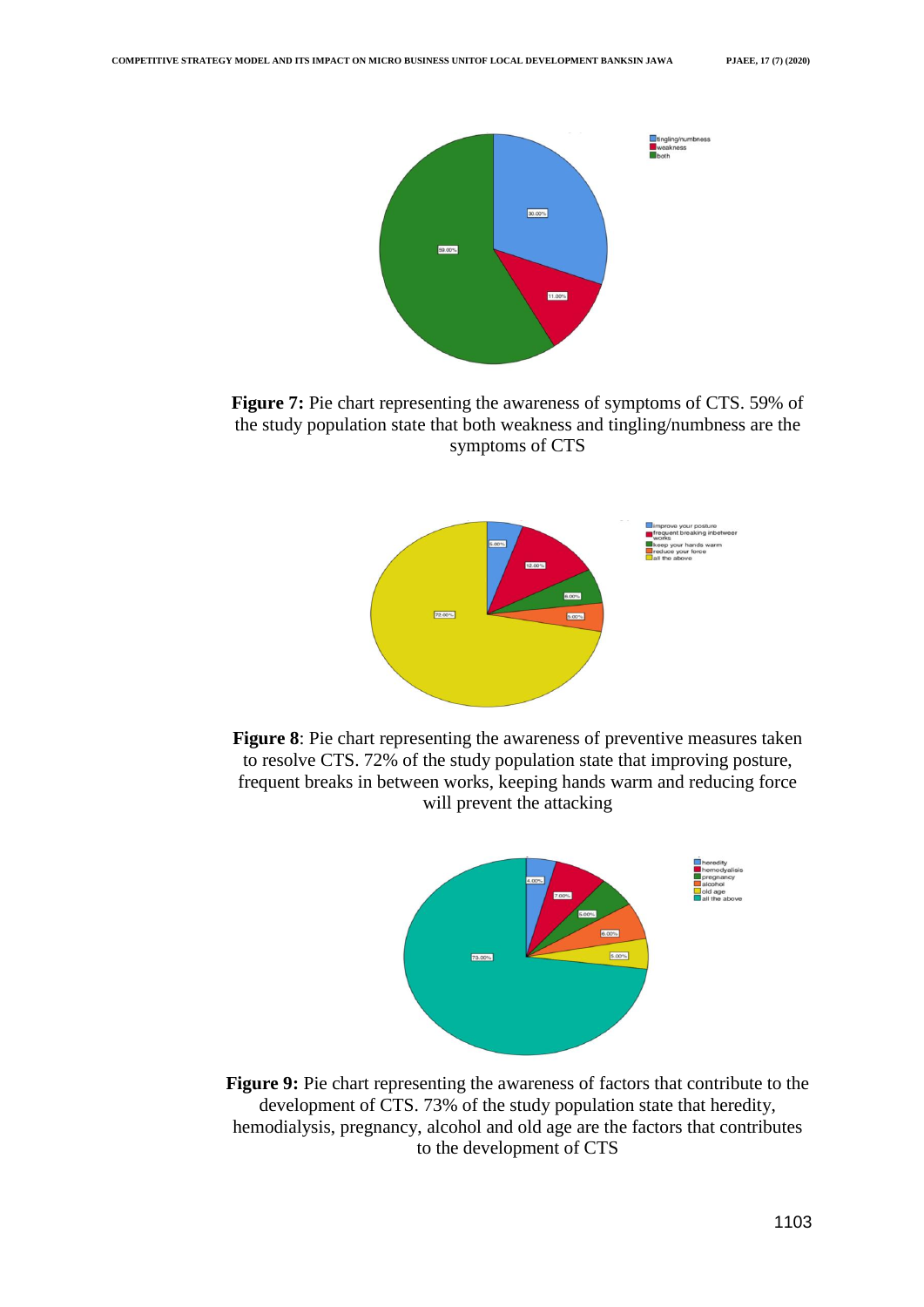

**Figure 10:** Pie chart representing the opinion on gender that gets more affected by CTS. 62% agree that female gets more affected from CTS and 38% agree that male gets more affected from CTS



**Figure 11:** Pie chart representing the opinion on occupations that are associated with CTS. 77% agree that occupations like medicine, gardner, painter, musician, cashier and IT profession are associated with CTS



**Figure 12:** Pie chart representing obesity as the major risk factor for CTS. 90% agree that obesity is a risk factor for CTS and 10% disagree that obesity is a risk factor for CTS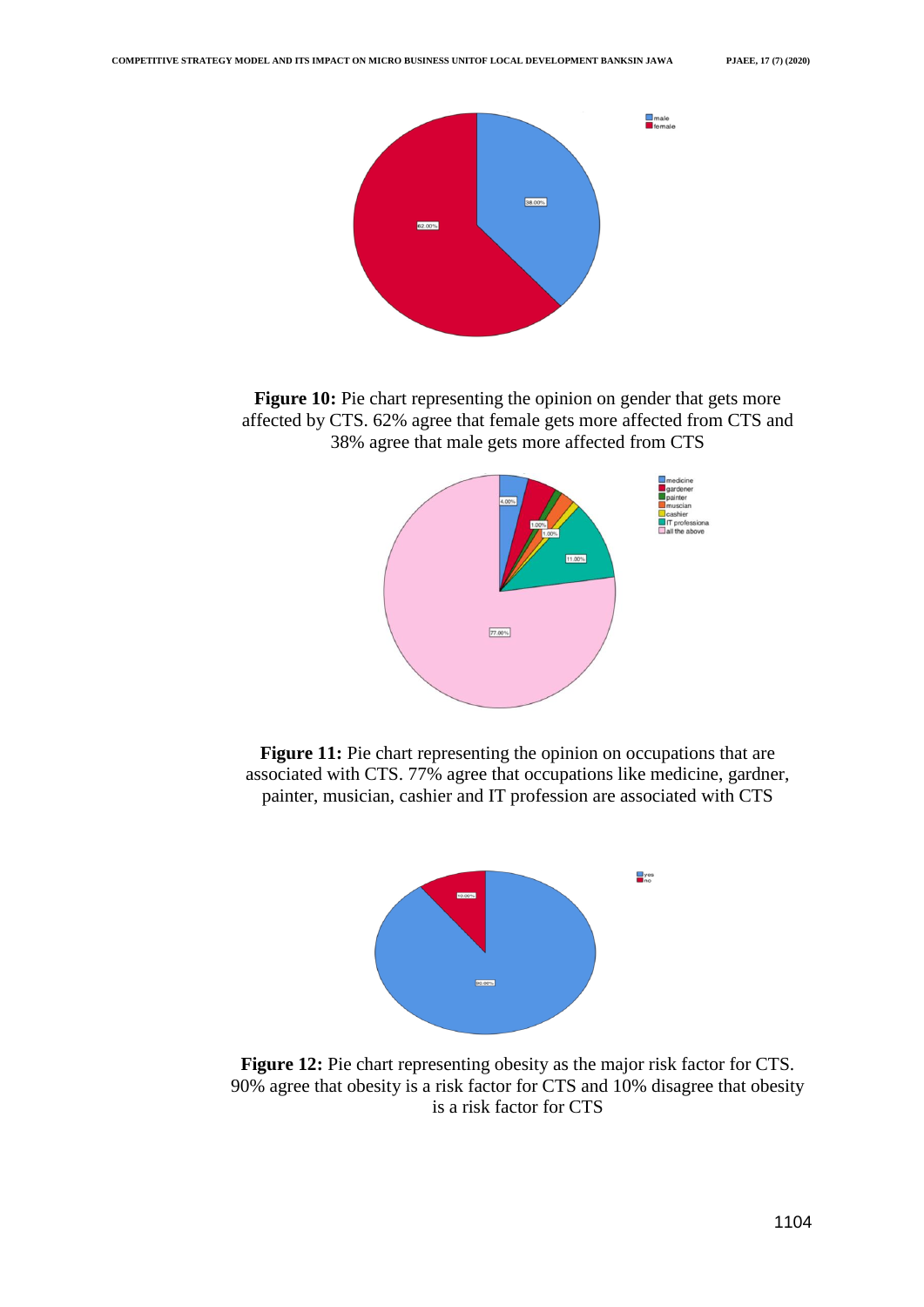

**Figure 13:** Bar chart represents the association between age and the occupation of the participants. X axis represents participant's age and Y axis represents the participant"s occupation i.e., IT professionals (blue), business (red), others (green). Chi square test showing  $p = 0.000$  ( $p < 0.05$  indicating statistically significant).







**Figure 15:** Bar chart represents the association between age group and awareness of CTS. X axis represents the age group and Y axis represents the number of participants who are aware (blue) and not aware (red). Chi square test showing  $p = 0.000$  ( $p < 0.005$  indicating statistically significant).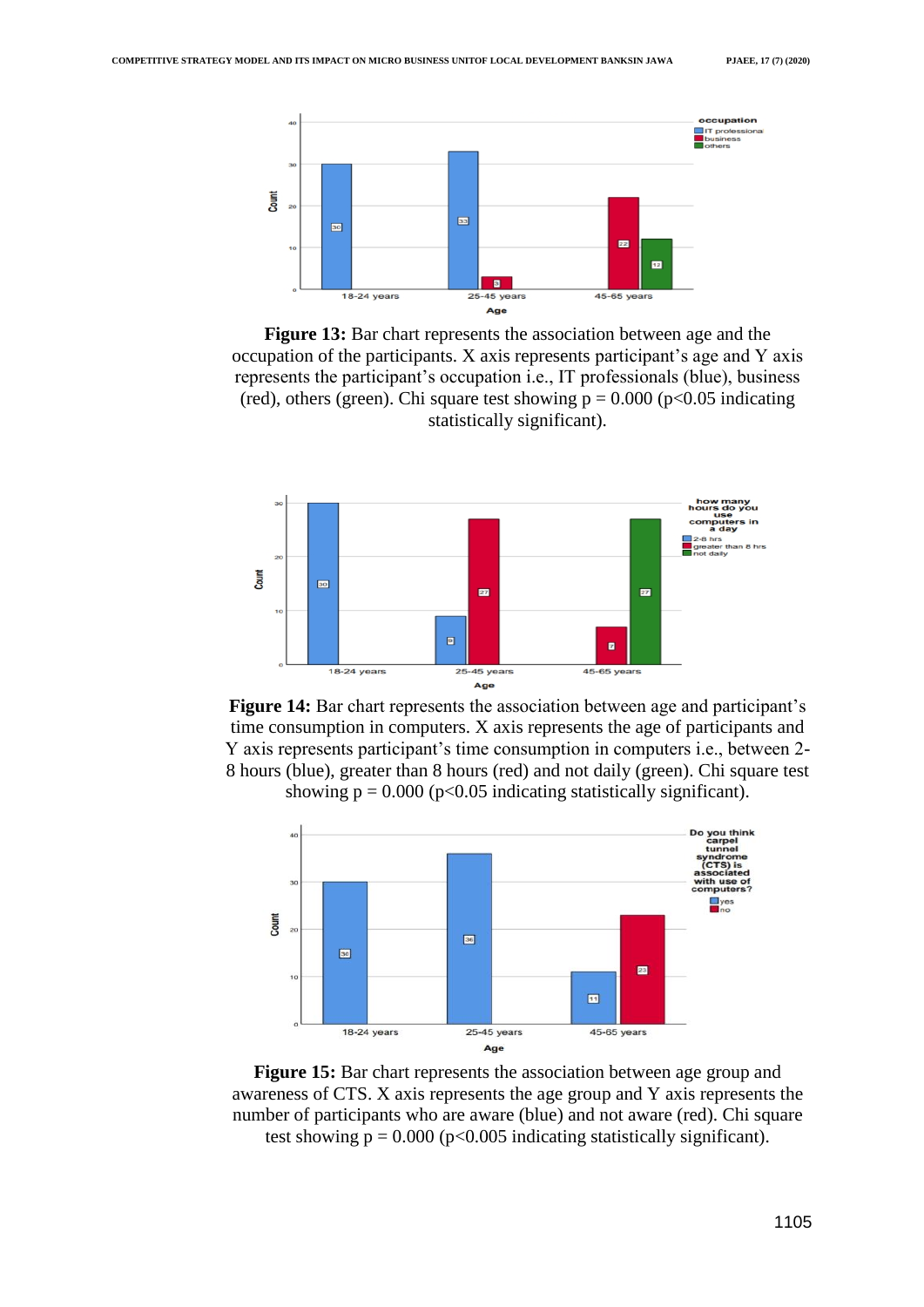









**Figure 18**: Bar chart represents the association between age and the occupation that is associated with development of CTS. X axis represents the age group of participants and Y axis represents the occupation associated with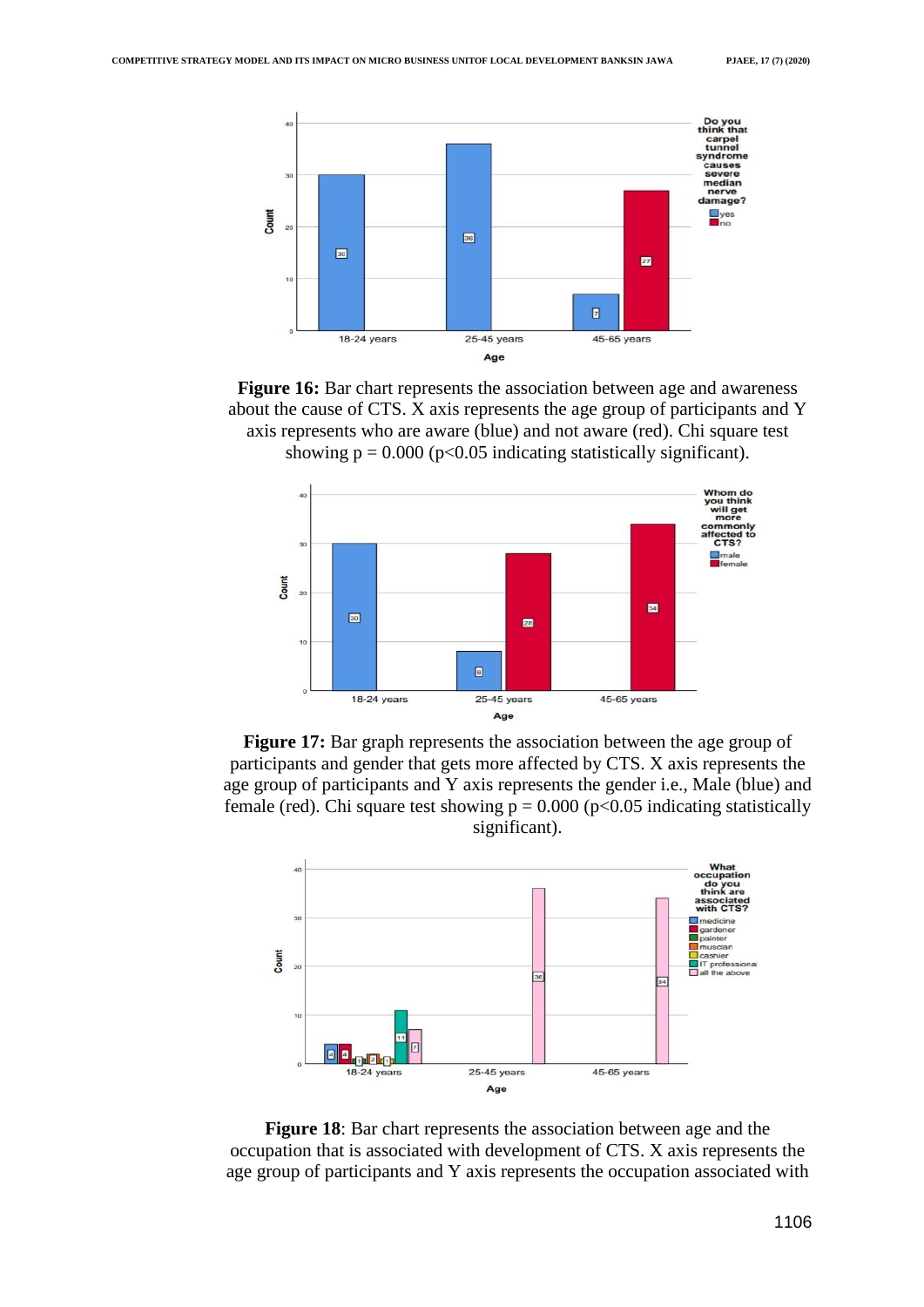the development of CTS. Chi square test showing  $p = 0.000$  ( $p < 0.05$  indicating statistically significant).

### **CONCLUSION**

The study emphasises that computer use does not pose a severe occupational hazard for developing symptoms of CTS. There is evidence to suggest that occupational factors play a role in CTS, particularly work which involves exposure to repetitive movements and/or hand - held vibrating tools. Conservative management can be helpful for mild symptoms but many people will ultimately undergo carpal tunnel release.

#### **REFERENCES**

- 1. [Atroshi, I.](http://paperpile.com/b/QrA7He/Hwfam) *[et al.](http://paperpile.com/b/QrA7He/Hwfam)* [\(2007\) "Carpal tunnel syndrome and keyboard use at](http://paperpile.com/b/QrA7He/Hwfam)  [work: A population-based study",](http://paperpile.com/b/QrA7He/Hwfam) *[Arthritis & Rheumatism](http://paperpile.com/b/QrA7He/Hwfam)*[, pp. 3620–](http://paperpile.com/b/QrA7He/Hwfam) [3625.](http://paperpile.com/b/QrA7He/Hwfam)
- 2. [Shiri, R. and Falah-Hassani, K. \(2015\) "Computer use and carpal tunnel](http://paperpile.com/b/QrA7He/jeKU9)  syndrome: A meta-analysis'[,](http://paperpile.com/b/QrA7He/jeKU9) *[Journal of the Neurological Sciences](http://paperpile.com/b/QrA7He/jeKU9)*, [pp. 15–19.](http://paperpile.com/b/QrA7He/jeKU9)
- 3. [Goonetilleke, R. S. and Karwowski, W. \(2017\)](http://paperpile.com/b/QrA7He/n4Fk1)*[Advances in Physical](http://paperpile.com/b/QrA7He/n4Fk1)  Ergonomics and Human Factors: Proceedings of the AHFE 2017 International Conference on Physical Ergonomics and Human Factors, July 17-21, 2017, The Westin Bonaventure Hotel, Los Angeles, California, USA*[. Springer.](http://paperpile.com/b/QrA7He/n4Fk1)
- 4. [Levi, L. \(1984\)](http://paperpile.com/b/QrA7He/qWsc4) *[Stress in Industry: Causes, Effects and Prevention](http://paperpile.com/b/QrA7He/qWsc4)*[.](http://paperpile.com/b/QrA7He/qWsc4)  [International LabourOrganisation.](http://paperpile.com/b/QrA7He/qWsc4)
- 5. [Mediouni, Z.](http://paperpile.com/b/QrA7He/7qZ8I) *[et al.](http://paperpile.com/b/QrA7He/7qZ8I)* [\(2014\) "Is carpal tunnel syndrome related to computer](http://paperpile.com/b/QrA7He/7qZ8I)  exposure at work? A review and meta-analysis', *Journal of occupational and environmental medicine / American College of Occupational and Environmental Medicine*[, 56\(2\), pp. 204–208.](http://paperpile.com/b/QrA7He/7qZ8I)
- 6. [Andersen, J. H.](http://paperpile.com/b/QrA7He/EW6Xj) *[et al.](http://paperpile.com/b/QrA7He/EW6Xj)* [\(2003\) "Computer use and carpal tunnel syndrome: a](http://paperpile.com/b/QrA7He/EW6Xj)  [1-year follow-up study",](http://paperpile.com/b/QrA7He/EW6Xj) *[JAMA: the journal of the American Medical](http://paperpile.com/b/QrA7He/EW6Xj)  Association*[, 289\(22\), pp. 2963–2969.](http://paperpile.com/b/QrA7He/EW6Xj)
- 7. [Campbell, W. C., Terry Canale, S. and Beaty,](http://paperpile.com/b/QrA7He/AQIGF) J. H. (2008) *[Campbell's](http://paperpile.com/b/QrA7He/AQIGF)  Operative Orthopaedics*[. Mosby.](http://paperpile.com/b/QrA7He/AQIGF)
- 8. [Seppan, P.](http://paperpile.com/b/QrA7He/6IkaK) *[et al.](http://paperpile.com/b/QrA7He/6IkaK)* [\(2018\) "Therapeutic potential of Mucunapruriens \(Linn.\)](http://paperpile.com/b/QrA7He/6IkaK)  [on ageing induced damage in dorsal nerve of the penis and its](http://paperpile.com/b/QrA7He/6IkaK) [implication on erectile function: an experimental study using albino](http://paperpile.com/b/QrA7He/6IkaK)  [rats",](http://paperpile.com/b/QrA7He/6IkaK) *[The Aging Male](http://paperpile.com/b/QrA7He/6IkaK)*[, pp. 1–14.](http://paperpile.com/b/QrA7He/6IkaK)
- 9. [Krishna, R. N., Nivesh Krishna, R. and YuvarajBabu, K. \(2016\)](http://paperpile.com/b/QrA7He/MhMqv)  ["Estimation of stature from physiognomic facial length and](http://paperpile.com/b/QrA7He/MhMqv)  [morphological facial length",](http://paperpile.com/b/QrA7He/MhMqv) *[Research Journal of Pharmacy and](http://paperpile.com/b/QrA7He/MhMqv)  Technology*[, p. 2071.](http://paperpile.com/b/QrA7He/MhMqv)
- 10. [Nandhini, J. S. T.](http://paperpile.com/b/QrA7He/Y0OBL) *[et al.](http://paperpile.com/b/QrA7He/Y0OBL)* [\(2018\) "Size, Shape, Prominence and](http://paperpile.com/b/QrA7He/Y0OBL)  Localization of Gerdy's Tubercle in Dry Human Tibial Bones', *[Research Journal of Pharmacy and Technology](http://paperpile.com/b/QrA7He/Y0OBL)*[, p. 3604.](http://paperpile.com/b/QrA7He/Y0OBL)
- 11. [Wright, P. E. \(2008\) "Carpal Tunnel, Ulnar Tunnel, and Stenosing](http://paperpile.com/b/QrA7He/MJLM3)  [Tenosynovitis",](http://paperpile.com/b/QrA7He/MJLM3) *[Campbell's Operative Orthopaedics](http://paperpile.com/b/QrA7He/MJLM3)*[, pp. 4285–4309.](http://paperpile.com/b/QrA7He/MJLM3)
- 12. [Thejeswar, E. P. and Thenmozhi, M. S. \(2015\) "Educational Research](http://paperpile.com/b/QrA7He/lq8yF)[iPad System vs Textbook System",](http://paperpile.com/b/QrA7He/lq8yF) *[Research Journal of Pharmacy](http://paperpile.com/b/QrA7He/lq8yF)*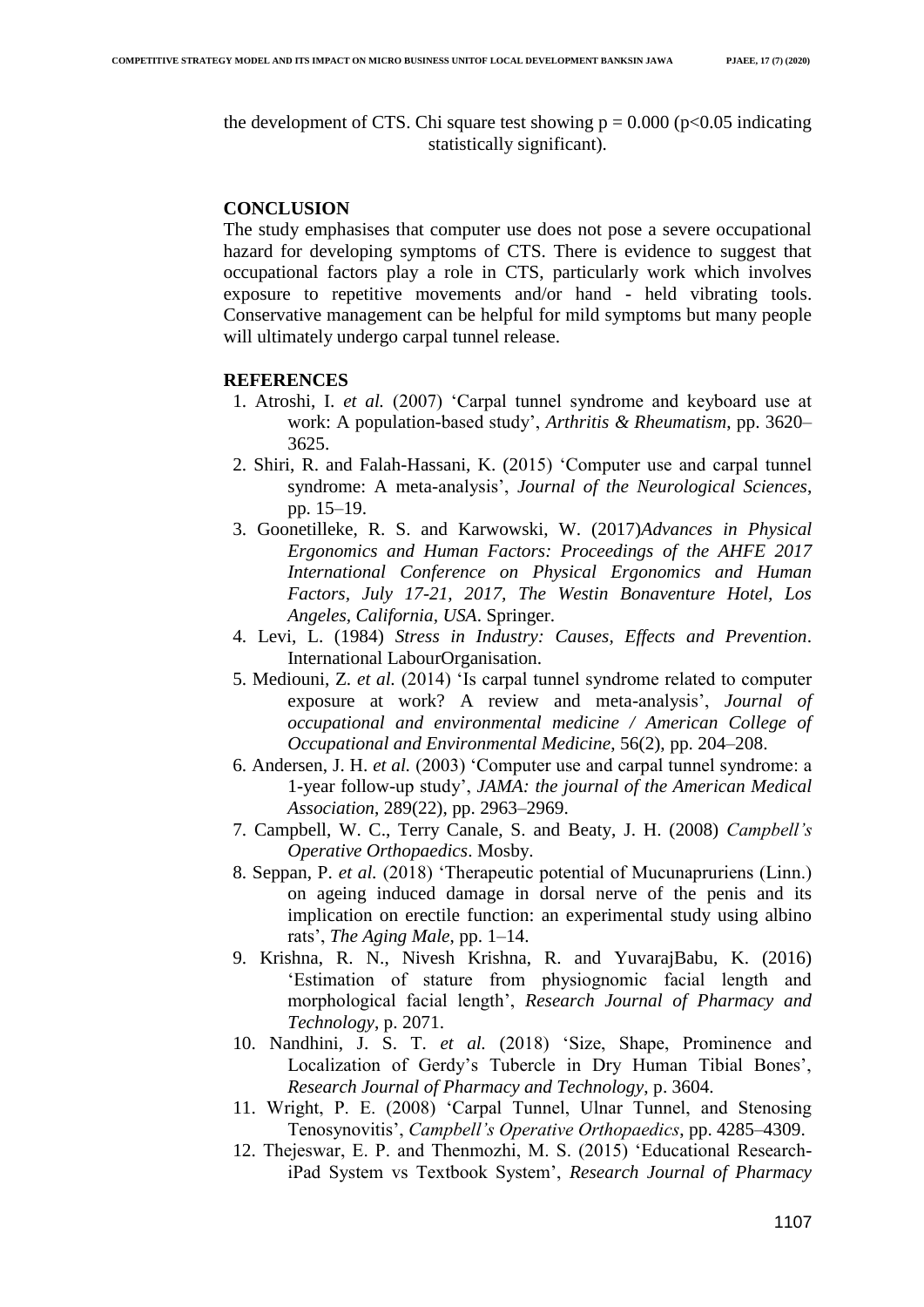*and Technology*[, p. 1158.](http://paperpile.com/b/QrA7He/lq8yF) 

- 13. [Sriram, N., Thenmozhi andYuvaraj, S. \(2015\) "Effects of Mobile Phone](http://paperpile.com/b/QrA7He/LjinN) [Radiation on Brain: A questionnaire based study",](http://paperpile.com/b/QrA7He/LjinN) *[Research Journal](http://paperpile.com/b/QrA7He/LjinN)  of Pharmacy and Technology*[, p. 867.](http://paperpile.com/b/QrA7He/LjinN)
- 14. [Gorsche, R. G.](http://paperpile.com/b/QrA7He/xLW1G) *[et al.](http://paperpile.com/b/QrA7He/xLW1G)* [\(1999\) "Prevalence and incidence of carpal tunnel](http://paperpile.com/b/QrA7He/xLW1G)  [syndrome in a meat packing plant",](http://paperpile.com/b/QrA7He/xLW1G) *[Occupational and Environmental](http://paperpile.com/b/QrA7He/xLW1G)  Medicine*[, pp. 417–422.](http://paperpile.com/b/QrA7He/xLW1G)
- 15. [Abu-Taleb, N. S. and El Beshlawy, D. M. \(2015\) "Mandibular Ramus](http://paperpile.com/b/QrA7He/QWvOw)  [and Gonial Angle Measurements as Predictors of Sex and Age in an](http://paperpile.com/b/QrA7He/QWvOw)  [Egyptian Population Sample: A Digital Panoramic Study",](http://paperpile.com/b/QrA7He/QWvOw) *[Journal of](http://paperpile.com/b/QrA7He/QWvOw)  Forensic Research*[.](http://paperpile.com/b/QrA7He/QWvOw)
- 16. [Keerthana, B. and Thenmozhi, M. S. \(2016\) "Occurrence of foramen of](http://paperpile.com/b/QrA7He/LpGZh)  [huschke and its clinical significance",](http://paperpile.com/b/QrA7He/LpGZh) *[Research Journal of Pharmacy](http://paperpile.com/b/QrA7He/LpGZh)  and Technology*[, p. 1835.](http://paperpile.com/b/QrA7He/LpGZh)
- 17. Tucker, C. J. and Owens, B. D. (2016) 'Shoulder Injuries', *[Musculoskeletal Injuries in the Military](http://paperpile.com/b/QrA7He/qCMqL)*[, pp. 105–122.](http://paperpile.com/b/QrA7He/qCMqL)
- 18. [Wahlström, J. and \(Sweden\), A. \(2003\)](http://paperpile.com/b/QrA7He/Az1pj) *[Physical load, psychosocial and](http://paperpile.com/b/QrA7He/Az1pj)  individual factors in visual display unit work*[.](http://paperpile.com/b/QrA7He/Az1pj)
- 19. [Aaras, A.](http://paperpile.com/b/QrA7He/Munft) *[et al.](http://paperpile.com/b/QrA7He/Munft)* [\(1997\) "Postural load during VDU work: a comparison](http://paperpile.com/b/QrA7He/Munft)  [between various work postures",](http://paperpile.com/b/QrA7He/Munft) *[Ergonomics](http://paperpile.com/b/QrA7He/Munft)*[, pp. 1255–1268.](http://paperpile.com/b/QrA7He/Munft)
- 20. [Johnson, J.](http://paperpile.com/b/QrA7He/L2aA6) *[et al.](http://paperpile.com/b/QrA7He/L2aA6)* [\(2020\) "Computational identification of MiRNA-7110](http://paperpile.com/b/QrA7He/L2aA6)  [from pulmonary arterial hypertension \(PAH\) ESTs: a new microRNA](http://paperpile.com/b/QrA7He/L2aA6)  [that links diabetes and PAH",](http://paperpile.com/b/QrA7He/L2aA6) *[Hypertension research: official journal](http://paperpile.com/b/QrA7He/L2aA6)  of the Japanese Society of Hypertension*[, 43\(4\), pp. 360–362.](http://paperpile.com/b/QrA7He/L2aA6)
- 21. [Sekar, D.](http://paperpile.com/b/QrA7He/doLBb) *[et al.](http://paperpile.com/b/QrA7He/doLBb)* [\(2019\) "Methylation-dependent circulating microRNA](http://paperpile.com/b/QrA7He/doLBb)  [510 in preeclampsia patients",](http://paperpile.com/b/QrA7He/doLBb) *[Hypertension Research](http://paperpile.com/b/QrA7He/doLBb)*[, pp. 1647–](http://paperpile.com/b/QrA7He/doLBb) [1648.](http://paperpile.com/b/QrA7He/doLBb)
- 22. [Pratha, A. A., AshwathaPratha, A. and Thenmozhi, M. S. \(2016\) "A](http://paperpile.com/b/QrA7He/o3Prb)  [Study of Occurrence and Morphometric Analysis on Meningo Orbital](http://paperpile.com/b/QrA7He/o3Prb)  [Foramen",](http://paperpile.com/b/QrA7He/o3Prb) *[Research Journal of Pharmacy and Technology](http://paperpile.com/b/QrA7He/o3Prb)*[, p. 880.](http://paperpile.com/b/QrA7He/o3Prb)
- 23. [Subashri, A. and Thenmozhi, M. S. \(2016\) "Occipital Emissary Foramina](http://paperpile.com/b/QrA7He/fiX1v)  [in Human Adult Skull and Their Clinical Implications",](http://paperpile.com/b/QrA7He/fiX1v) *[Research](http://paperpile.com/b/QrA7He/fiX1v)  Journal of Pharmacy and Technology*[, p. 716.](http://paperpile.com/b/QrA7He/fiX1v)
- 24. [Menon, A. and Thenmozhi, M. S. \(2016\) "Correlation between thyroid](http://paperpile.com/b/QrA7He/lgATn)  [function and obesity",](http://paperpile.com/b/QrA7He/lgATn) *[Research Journal of Pharmacy and](http://paperpile.com/b/QrA7He/lgATn)  Technology*[, p. 1568.](http://paperpile.com/b/QrA7He/lgATn)
- 25. [Samuel, A. R. and Thenmozhi, M. S. \(2015\) "Study of impaired vision](http://paperpile.com/b/QrA7He/FqjDw)  [due to Amblyopia",](http://paperpile.com/b/QrA7He/FqjDw) *[Research Journal of Pharmacy and Technology](http://paperpile.com/b/QrA7He/FqjDw)*[,](http://paperpile.com/b/QrA7He/FqjDw)  [p. 912.](http://paperpile.com/b/QrA7He/FqjDw)
- 26. [Hafeez, N. and Thenmozhi \(2016\) "Accessory foramen in the middle](http://paperpile.com/b/QrA7He/OvRmY)  [cranial fossa",](http://paperpile.com/b/QrA7He/OvRmY) *[Research Journal of Pharmacy and Technology](http://paperpile.com/b/QrA7He/OvRmY)*[, p.](http://paperpile.com/b/QrA7He/OvRmY)  [1880.](http://paperpile.com/b/QrA7He/OvRmY)
- 27. [Kannan, R. and Thenmozhi, M. S. \(2016\) "Morphometric Study of](http://paperpile.com/b/QrA7He/wRmpO)  Styloid Process and its Clinical Importance on Eagle's Syndrome', *[Research Journal of Pharmacy and Technology](http://paperpile.com/b/QrA7He/wRmpO)*[, p. 1137.](http://paperpile.com/b/QrA7He/wRmpO)
- 28. [Choudhari, S. and Thenmozhi, M. S. \(2016\) "Occurrence and Importance](http://paperpile.com/b/QrA7He/7U7Qe)  [of Posterior Condylar Foramen",](http://paperpile.com/b/QrA7He/7U7Qe) *[Research Journal of Pharmacy and](http://paperpile.com/b/QrA7He/7U7Qe)  Technology*[, p. 1083.](http://paperpile.com/b/QrA7He/7U7Qe)
- 29. [Krom, M. C. T. F. M. D.](http://paperpile.com/b/QrA7He/tOUkN) *[et al.](http://paperpile.com/b/QrA7He/tOUkN)* [\(1992\) "Carpal tunnel syndrome:](http://paperpile.com/b/QrA7He/tOUkN)  Prevalence in the general population', *Journal of Clinical*